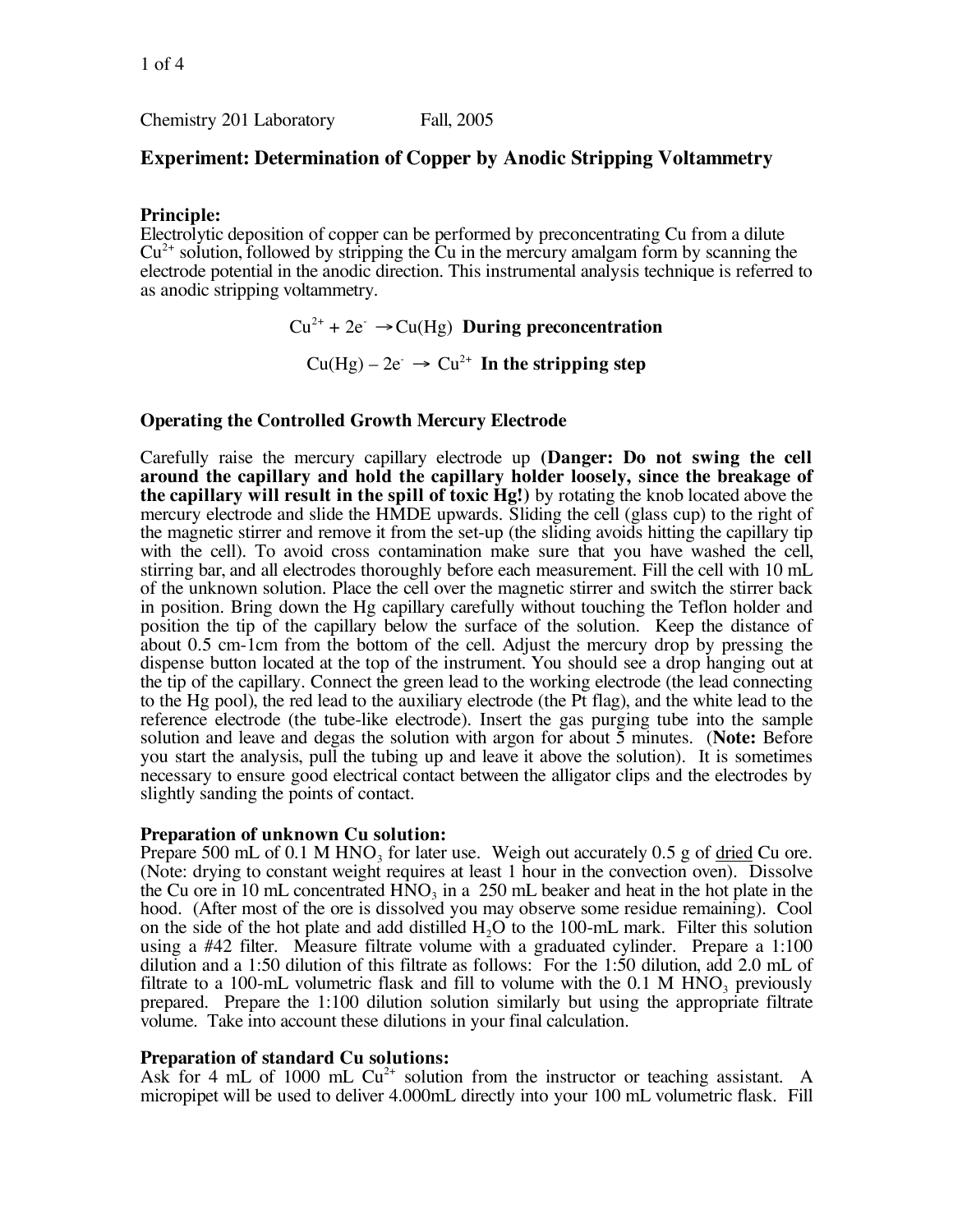to volume with the  $0.1$  M HNO<sub>3</sub> previously prepared. This is a 40 ppm solution (note: 4 mL  $(1000 \text{ ppm})/(100 \text{ mL}) = 40 \text{ ppm}$ . By serial dilution, you are to prepare 50 mL each of the following diluted standards: 20 ppm, 10ppm, 5ppm, 2.5 ppm and 1.25 ppm. For example: to prepare 20 ppm, transfer 50 mL of the 40 ppm standard to a 100-mL volumetric flask and fill to volume with  $0.1M HNO<sub>3</sub>$ . That will initially result in 100 mL of 20 ppm (assuming you mix it well). To prepare 10 ppm, transfer 50 mL of your newly prepared 20 ppm to a 100-mL volumetric flask and fill to volume with  $0.1 \text{ M HNO}_3$ . Continue this process until you have all the standards. Note that you do not need many 100 mL volumetric flasks. Just reuse the volumetric flask and don't use it as your storage container.

## **Data Collection with the Electrochemical Analyzer**

Enter the program by clicking on the **CHI 610a** icon on the **Desktop**. You should take a few minutes to familiarize yourself with the program. Go to Setup and click on **Technique**. Scroll down and select **Differential Pulse Voltammetry**. Then go back to setup and click on **Parameters**.

Set the parameters as followed

**Int.**  $E(V)$ : enter  $0 V$ **Fin. E (V):** enter **0.35 V Sensitivity (A/V):** enter **1e-5**

Go to **Control** and scroll down to **Stripping Mode**. Enable the **Stripping mode** and type in 120 s in the deposition panel. Click on the **Run** symbol

and save your spectra after the run is done. Repeat the same for other standards and unknowns.

## **Unknown Identification**

Identify the copper peak present in your voltammogram. Once the identification of your analyte is finished [remember to record peak height  $(i<sub>p</sub>)$ ], ask the teaching assistant for the stock solution for you to prepare the standards. Note: deposition time (120s).

### **Constructing a calibration carve**

After each run record the peak current  $(i<sub>p</sub>)$  in your notebook (the value will be automatically detected by the program if you choose the "Data Plot" function. To construct your calibration curves plot the peak height  $(i<sub>p</sub>)$  vs. analyte concentration. Using the graph of your calibration curve, determine the concentration (ppm) of Cu in your unknown solution. **Standard addition method**: Alternatively when the standard addition method is used (valid only under conditions of *linearity* between the i<sub>p</sub> and the Cu concentration-which may not be the case for your data), we can use the equation:

|                | $ip' = [unkn] + [std]$ | where $i_{n}$ = signal for unknown alone,                     |
|----------------|------------------------|---------------------------------------------------------------|
| 1 <sub>p</sub> | $\lceil$ unk $\rceil$  | $i_n$ ' = signal of the mixture of unknown and added standard |

**Discarding the waste:**<br>All solutions containing HNO<sub>2</sub> need to be disposed off in the plastic waste bottle labelled " $HNO<sub>3</sub>$  waste". Remember that  $HNO<sub>3</sub>$  is a strong oxidant and should not be mixed with other waste which may contain oxidizable material (like alcohol). Alternatively, the  $HNO<sub>3</sub>$  can be rendered neutral by the addition of soda ash until bubbling stops.

## **References:**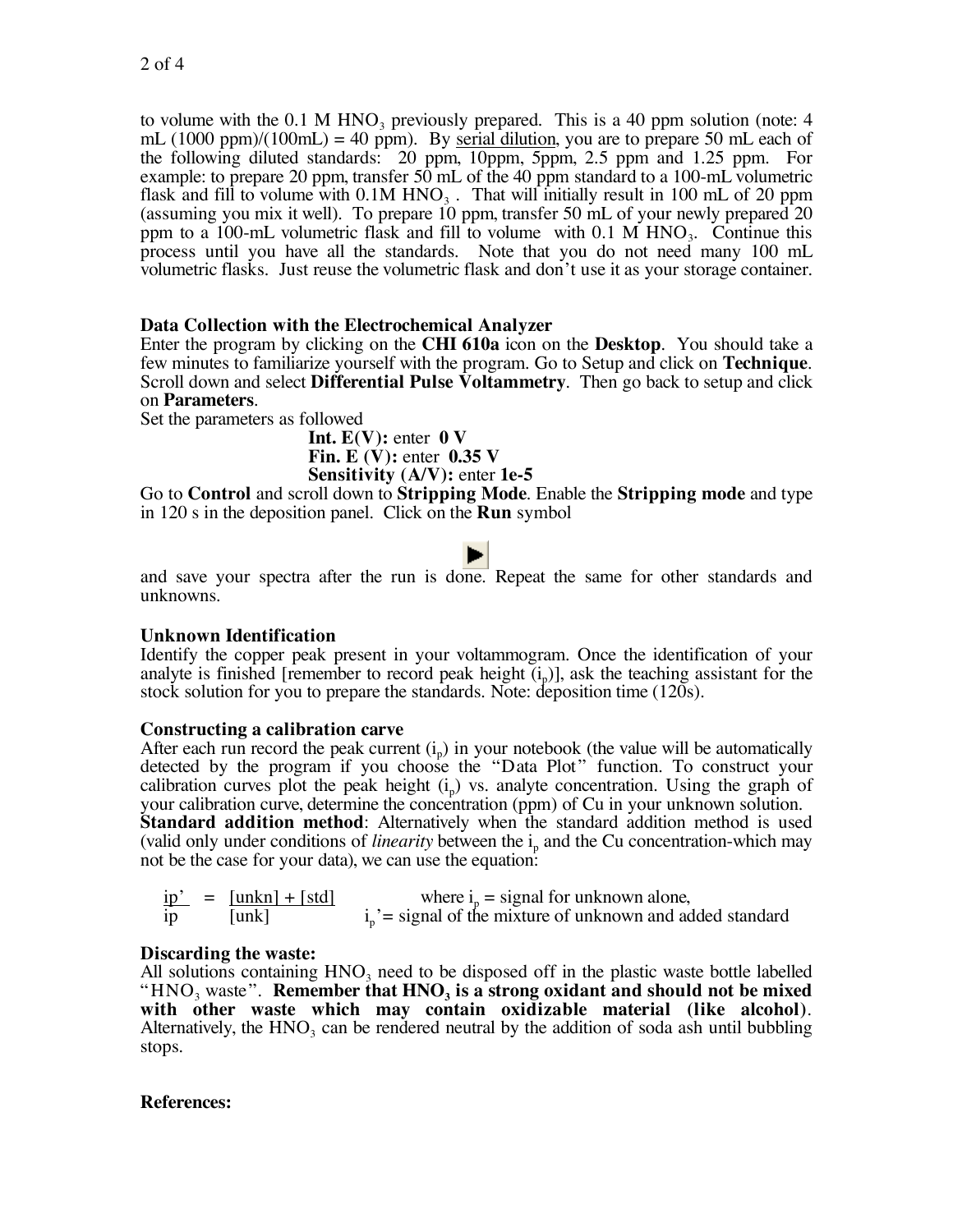2. Analytical Electrochemistry: Joseph Wang, Call # QD115, W33, 2000.